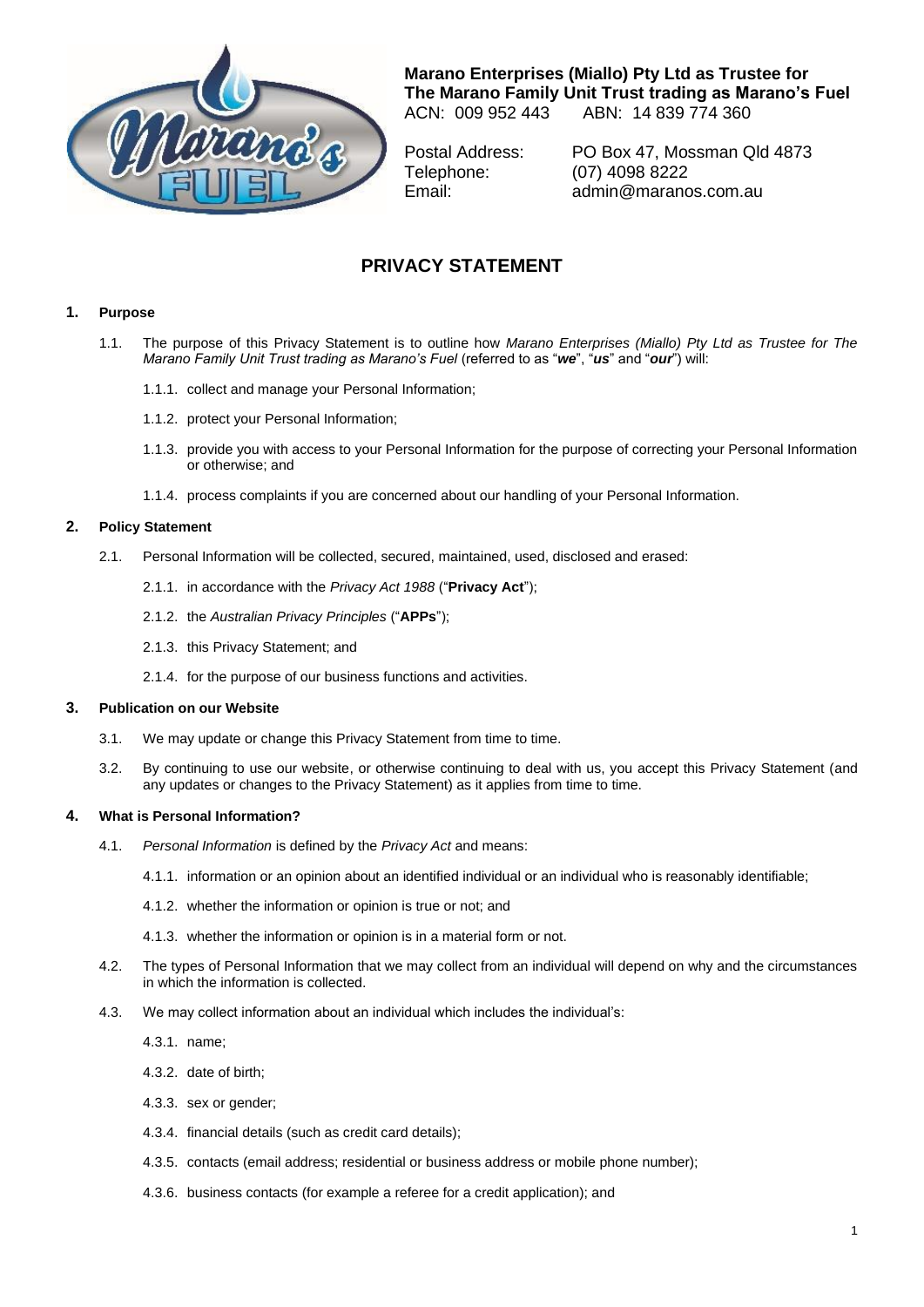

- 4.3.7. banking or credit card information.
- 4.4. If an individual applies for employment with us or is one of our contractors, we may also collect information relevant to the employment application or contractor's engagement, including the individual's name, contact information, qualifications, residency status, next-of-kin, banking details and reference information.
- 4.5. Information that is not about an individual or which has identifying information redacted or removed (so the identity of the individual cannot be ascertained) will not be Personal Information.

## **5. What is covered by this Privacy Statement?**

- 5.1. All Personal Information that we collect and hold or may, in the future, collect and hold is covered by this Privacy Statement.
- 5.2. This includes information that you may provide when you visit our website, order goods and services from us, enter a competition or promotion or fill out any application (including application for employment or credit account application) or respond to a survey.

# **6. What kind of Personal Information do we collect and hold?**

- 6.1. We may collect Personal Information by various means and sources in the course of undertaking our business functions and activities including:
	- 6.1.1. directly from you when you provide Personal Information to us when:
		- 6.1.1.1. you acquire goods or services from us; or
		- 6.1.1.2. you provide goods or services to us;
	- 6.1.2. directly from you when you use our website including our social media applications and other web-based applications;
	- 6.1.3. directly from you if you enter any of our promotions or competitions;
	- 6.1.4. from third parties: for example, any business/trade referees that customers provide to us to assess their credit applications; and
	- 6.1.5. through security videos and audio surveillance at our business sites.
- 6.2. Where practical and reasonable, we will:
	- 6.2.1. collect Personal Information directly from the individual concerned; and
	- 6.2.2. tell that individual that we are collecting Personal Information about that person.
- 6.3. Generally, we do not require individuals to disclose *sensitive information* or *health information*, but we may do so if that is necessary for employment, work health and safety or any other lawful purpose.

# **7. What do we do with** *unsolicited Personal Information***?**

- 7.1. If we receive unsolicited Personal Information (Personal Information that we receive when we have taken no steps to collect that information) then we will, within a reasonable time, decide whether we could, under the APPs, have solicited that Personal Information.
- 7.2. If we determine that we would not, under the APPs, have been permitted to solicit the Personal Information, we will, as soon as practicable and reasonable and if lawful, destroy or de-identify that unsolicited Personal Information.
- 7.3. If we determine that we could, under the APPs, have solicited the Personal Information, then we may use and disclose the Personal Information for the purpose for which it was disclosed and as permitted by the *Privacy Act*.

## **8. How we use and disclose your Personal Information?**

- 8.1. The purpose for which we use and disclose Personal Information will depend on why and the circumstances in which it was collected.
- 8.2. We may use or disclose Personal Information:

8.2.1. for the purposes for which it was collected;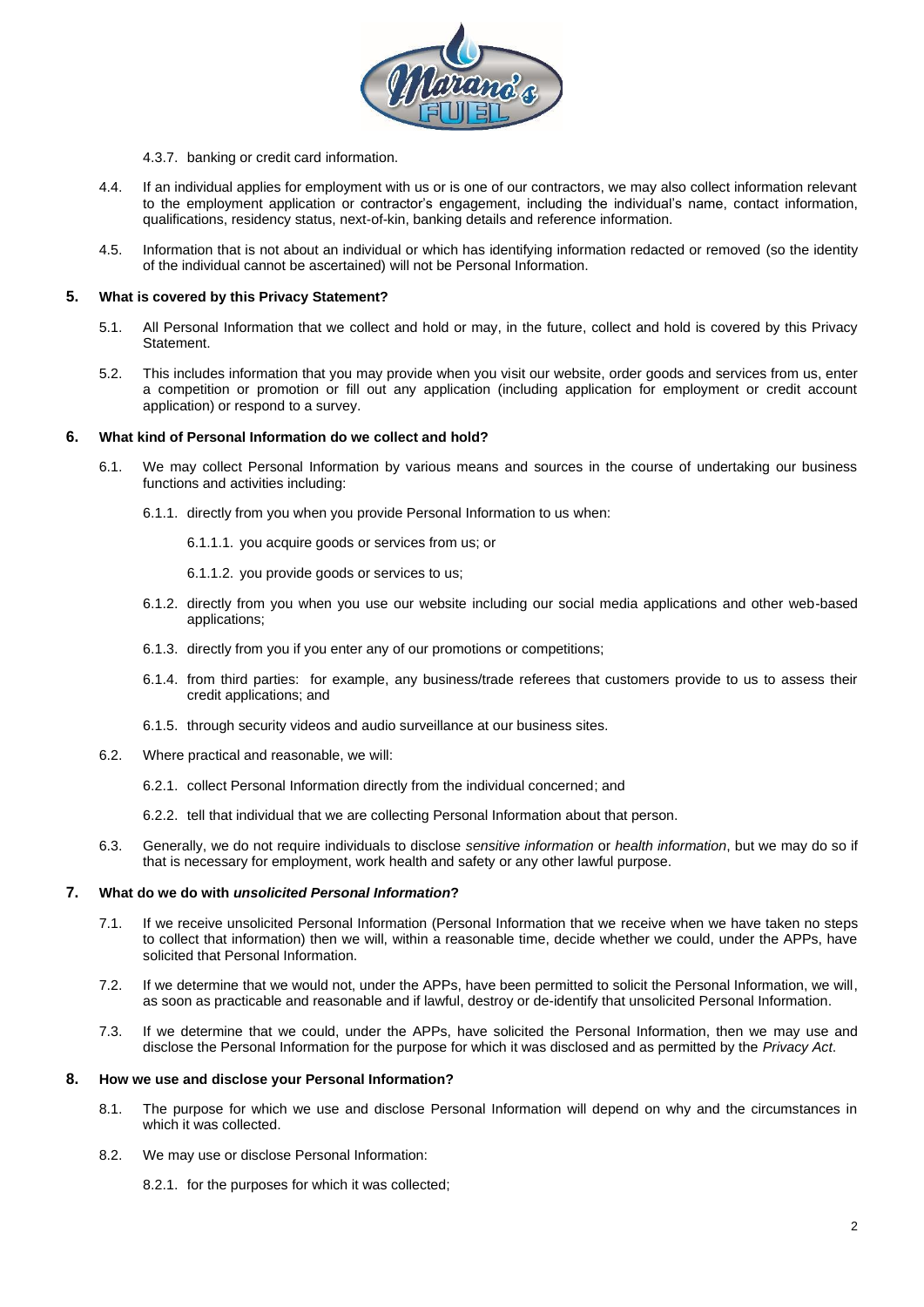

- 8.2.2. for a related secondary purpose, if the use or disclosure could reasonably be expected;
- 8.2.3. for other purposes to which an individual has consented; and
- 8.2.4. as otherwise authorised or required by law.
- 8.3. Specific purposes for which we may use or disclose Personal Information include:
	- 8.3.1. the supply of goods and services to or acquisition of goods and services from an individual or business;
	- 8.3.2. to improve our products and services;
	- 8.3.3. to contact you for marketing purposes;
	- 8.3.4. to consider whether to engage you as an employee or contractor;
	- 8.3.5. if applicable, managing or administering your engagement or employment;
	- 8.3.6. to transact business with you or your employer or head contractor including managing contracts and relationships with those parties;
	- 8.3.7. to collect overdue payments in respect of a customer's credit account; and

8.3.8. to maintain safety and security in respect of our premises, IT and other systems.

- 8.4. We may disclose Personal Information within Australia or to an overseas recipient through cloud hosting services.
- 8.5. We will comply with the APPs with respect to the use or disclosure of Personal Information by an overseas-based recipient by (among other things) requiring that overseas recipient to treat the Personal Information in a manner that complies with the APPs and the *Privacy Act*.
- 8.6. We may disclose Personal Information to law enforcement agencies or government authorities in accordance with the APPs. This may include disclosing your Personal Information as required by law or, when we believe that disclosure is necessary to protect our rights or comply with a subpoena, court order or mandatory request from a regulator properly served on us.
- 8.7. We may disclose your Personal Information if we intend to sell the whole or part of our business and if we do so to the new owner of the sold business.
- 8.8. We do not and will not sell your Personal Information to a third party without your consent.

#### **9. How do we protect your Personal Information?**

- 9.1. We take reasonable steps to ensure that your Personal Information is secure when held by us.
- 9.2. To the extent permitted by law, we exclude all liability (including for negligence) for the consequences of any unauthorised access to, disclosure of, misuse or loss or corruption of Personal Information.
- 9.3. Nothing in this Privacy Statement restricts, excludes or modifies or purports to restrict, exclude or modify any statutory consumer rights under any applicable law including the *Competition and Consumer Act 2010*.
- 9.4. When Personal Information is no longer needed for any purpose associated with our business functions or activities or there is no legal requirement for us to keep the Personal Information, we will take reasonable steps to destroy or de-identify the Personal Information, if it is lawful to do so.

#### **10. How do I seek access to my Personal Information?**

- 10.1. You may request access to your Personal Information held by us.
- 10.2. To do so, you should write to our Privacy Officer and include photographic verification of identity (certified by a Justice of the Peace or Commissioner for Declarations if we do not know you).
- 10.3. Our Privacy Officer can be contacted at the addresses in section 13 below.
- 10.4. We will respond to any written access request within 30 days from the date of request.
- 10.5. Where practicable and reasonable, we will give you access to your Personal Information in a manner requested by you.
- 10.6. We may refuse a request for access to Personal Information if we are lawfully entitled to do so.